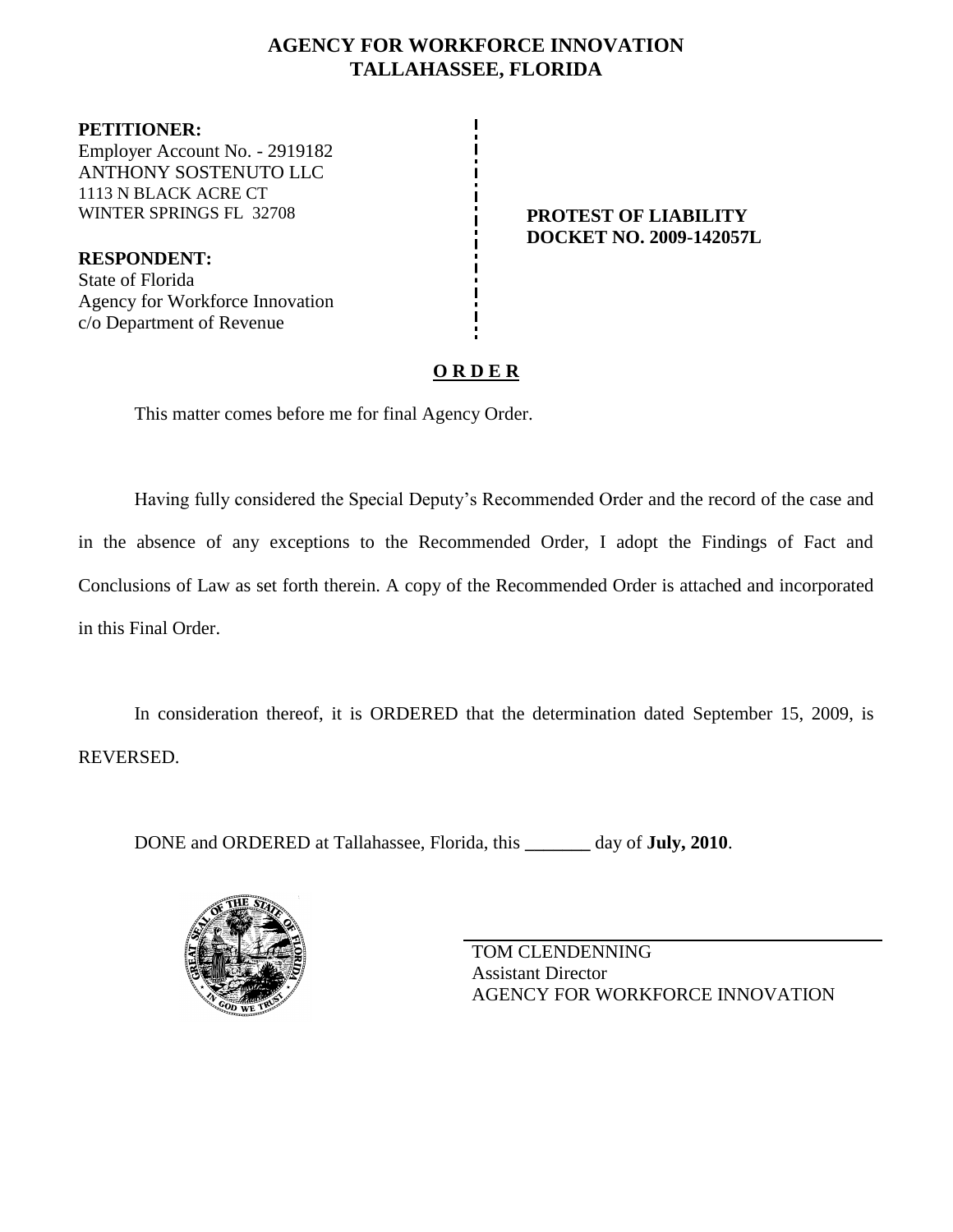MSC 345 CALDWELL BUILDING 107 EAST MADISON STREET TALLAHASSEE FL 32399-4143

### **PETITIONER:**

Employer Account No. - 2919182 ANTHONY SOSTENUTO LLC ANTHONY SOSTENUTO 1113 N BLACK ACRE CT WINTER SPRINGS FL 32708

> **PROTEST OF LIABILITY DOCKET NO. 2009-142057L**

## **RESPONDENT:**

State of Florida Agency for Workforce Innovation c/o Department of Revenue

# **RECOMMENDED ORDER OF SPECIAL DEPUTY**

TO: Director, Unemployment Compensation Services Agency for Workforce Innovation

This matter comes before the undersigned Special Deputy pursuant to the Petitioner's protest of the Respondent's determination dated September 15, 2009.

After due notice to the parties, a telephone hearing was held on May 4, 2010. The Petitioner's owner appeared and provided testimony at the hearing. The Joined Party appeared and testified on his own behalf. A tax specialist II appeared and testified on behalf of the respondent.

The record of the case, including the recording of the hearing and any exhibits submitted in evidence, is herewith transmitted. Proposed Findings of Fact and Conclusions of Law were not received.

### **Issue:**

Whether services performed for the Petitioner by the Joined Party in route sales and delivery driving constitute insured employment, and if so, the effective date of liability, pursuant to Section 443.036(19), 443.036(21); 443.1216, Florida Statutes.

Whether the Petitioner meets liability requirements for Florida unemployment compensation contributions, and if so, the effective date of liability, pursuant to Sections 443.036(19); 443.036(21), Florida Statutes.

### **Findings of Fact:**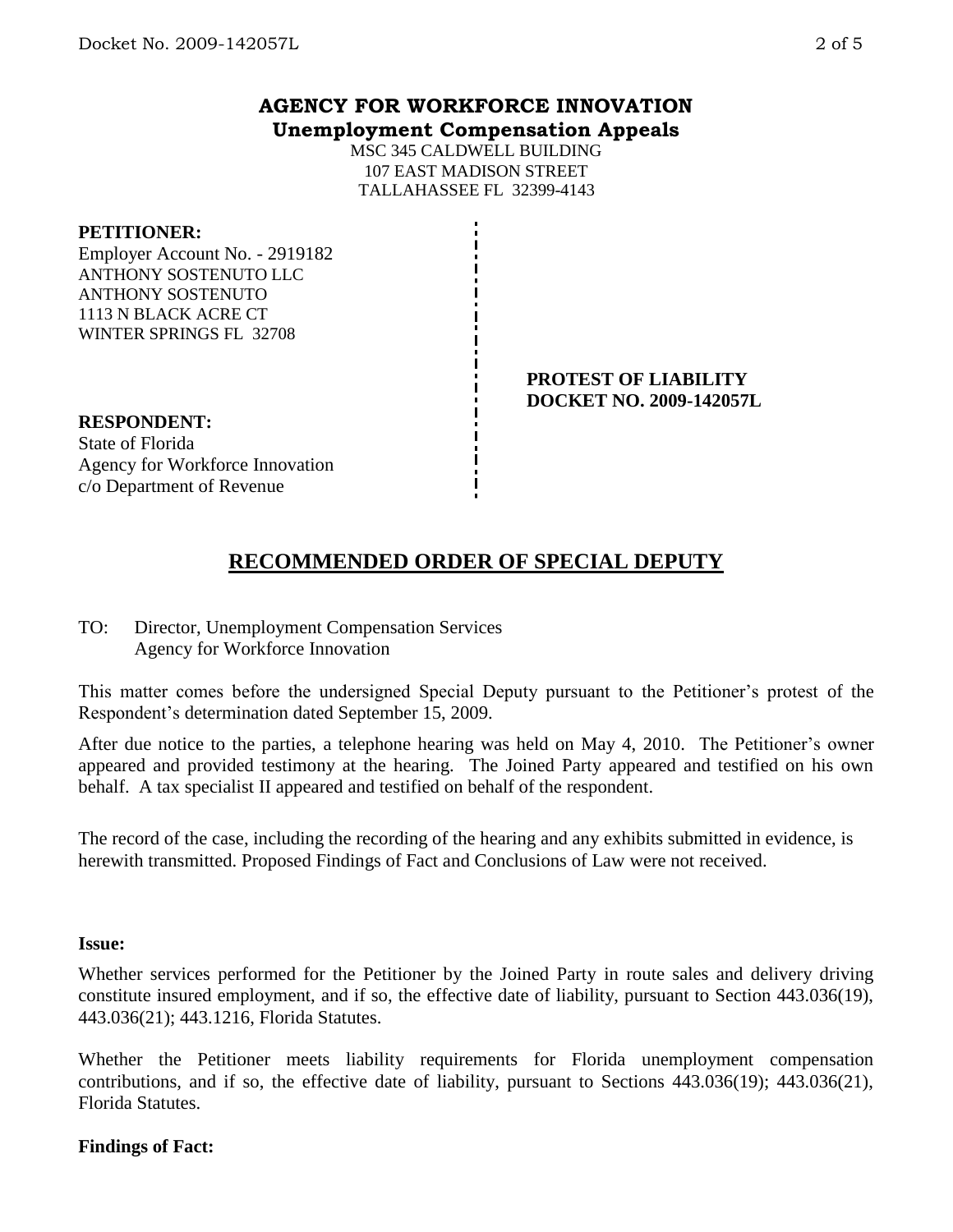- 1. The Petitioner is a sole proprietorship established in 1997 for the purpose of running a wholesale bread delivery business. The Petitioner made deliveries for a client company and was responsible for several accounts of the client company.
- 2. The Joined Party had prior experience in the wholesale delivery business. The Petitioner offered the Joined Party the routes within a specific geographic area.
- 3. The Joined Party provided services to the Petitioner in route sales and delivery from March 2006 through June 2009. The Petitioner and the Joined Party had a verbal agreement which stipulated that the Joined Party was an independent contractor.
- 4. The Joined Party previously owned his own delivery vehicle but had lost possession of the vehicle. The Petitioner loaned a delivery truck to the Joined Party. The Petitioner retained ownership of the truck and continued to pay the insurance on the truck. The Joined Party was responsible for routine maintenance and fuel for the vehicle. The Joined Party was allowed to take the delivery truck home or to use it for tasks not connected to the Petitioner's business.
- 5. The Joined Party would report to work each day at 3:30 a.m. at the client company's warehouse. The Joined Party would check the computer for orders, load his truck, and proceed to deliver the orders within his allotted area. The Joined Party was free to create his own route and schedule within the parameters set by the times that the customers accepted orders.
- 6. The Joined Party was paid an 11% commission on items delivered. The Joined Party's pay was held until the client company submitted payment to the Petitioner. The Petitioner typically paid the Joined Party with a weekly check. The amount of each check was determined by a review of the client company's computer records.
- 7. The Joined Party was allowed to subcontract the work. The Joined Party was responsible for paying any subcontracted workers.

### **Conclusions of Law:**

- 1. The issue in this case, whether services performed for the Petitioner constitute employment subject to the Florida Unemployment Compensation Law, is governed by Chapter 443, Florida Statutes. Section 443.1216(1)(a)2., Florida Statutes, provides that employment subject to the chapter includes service performed by individuals under the usual common law rules applicable in determining an employer-employee relationship.
- 2. The Supreme Court of the United States held that the term "usual common law rules" is to be used in a generic sense to mean the "standards developed by the courts through the years of adjudication." United States v. W.M. Webb, Inc., 397 U.S. 179 (1970).
- 3. The Supreme Court of Florida adopted and approved the tests in 1 Restatement of Law, Agency 2d Section 220 (1958), for use to determine if an employment relationship exists. See Cantor v. Cochran, 184 So.2d 173 (Fla. 1966); Miami Herald Publishing Co. v. Kendall, 88 So.2d 276 (Fla. 1956); Magarian v. Southern Fruit Distributors, 1 So.2d 858 (Fla. 1941); see also Kane Furniture Corp. v. R. Miranda, 506 So.2d 1061 (Fla. 2d DCA 1987).
- 4. Restatement of Law is a publication, prepared under the auspices of the American Law Institute, which explains the meaning of the law with regard to various court rulings. The Restatement sets forth a nonexclusive list of factors that are to be considered when judging whether a relationship is an employment relationship or an independent contractor relationship.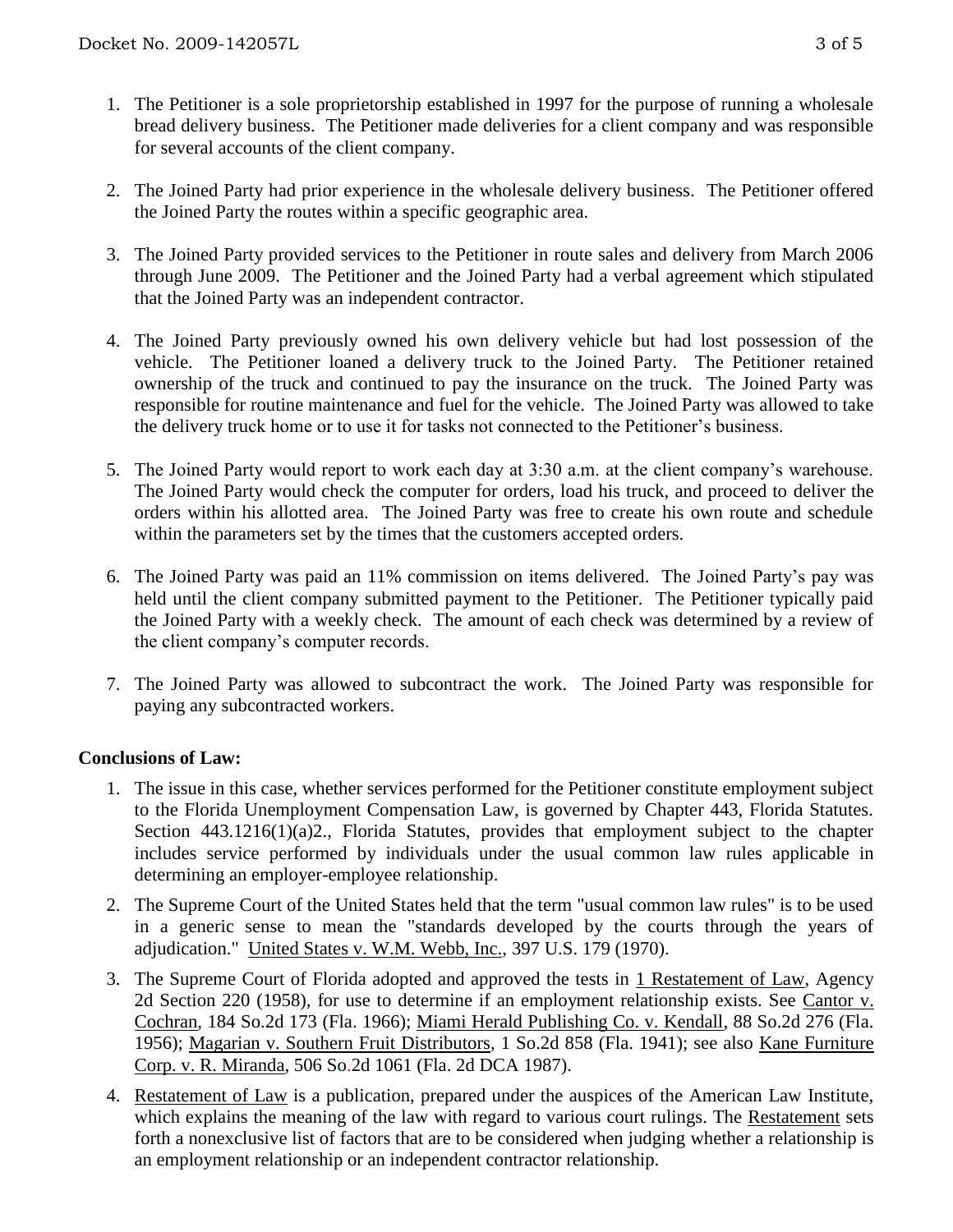- 5. 1 Restatement of Law, Agency 2d Section 220 (1958) provides:
	- (1) A servant is a person employed to perform services for another and who, in the performance of the services, is subject to the other's control or right of control.
	- (2) The following matters of fact, among others, are to be considered:
		- (a) the extent of control which, by the agreement, the business may exercise over the details of the work;
		- (b) whether or not the one employed is engaged in a distinct occupation or business;
		- (c) the kind of occupation, with reference to whether, in the locality, the work is usually done under the direction of the employer or by a specialist without supervision;
		- (d) the skill required in the particular occupation;
		- (e) whether the employer or the worker supplies the instrumentalities, tools, and the place of work for the person doing the work;
		- (f) the length of time for which the person is employed;
		- (g) the method of payment, whether by the time or by the job;
		- (h) whether or not the work is a part of the regular business of the employer;
		- (i) whether or not the parties believe they are creating the relation of master and servant;
		- (j) whether the principal is or is not in business.
- 6. Comments in the Restatement explain that the word "servant" does not exclusively connote manual labor, and the word "employee" has largely replaced "servant" in statutes dealing with various aspects of the working relationship between two parties. In Department of Health and Rehabilitative Services v. Department of Labor & Employment Security, 472 So.2d 1284 (Fla. 1<sup>st</sup>) DCA 1985) the court confirmed that the factors listed in the Restatement are the proper factors to be considered in determining whether an employer-employee relationship exists. However, in citing La Grande v. B&L Services, Inc., 432 So.2d 1364, 1366 (Fla. 1st DCA 1983), the court acknowledged that the question of whether a person is properly classified an employee or an independent contractor often cannot be answered by reference to "hard and fast" rules, but rather must be addressed on a case-by-case basis.
- 7. The evidence presented in this case demonstrates that the Petitioner contracted with the Joined Party because the Joined Party was experienced in route sales and delivery driving. The Joined Party and the Petitioner both considered the relationship to be an independent contractor relationship. The evidence reveals that the Petitioner provided a geographic area with pre-existing routes to the Joined Party but otherwise did not exercise control over the day to day work performed by the Joined Party. The degree of control exercised by a business over a worker is the principal consideration in determining employment status. If the business is only concerned with the results and exerts no control over the manner of doing the work, then the worker is an independent contractor. United States Telephone Company v. Department of Labor and Employment Security, 410 So.2d 1002 (Fla. 3rd DCA 1982); Cosmo Personnel Agency of Ft. Lauderdale, Inc. v. Department of Labor and Employment Security, 407 So.2d 249 (Fla. 4th DCA 1981).
- 8. The record shows the Petitioner provided a vehicle for the Joined Party to use. The Petitioner provided the insurance and maintenance for the vehicle. The Joined Party was free to use the vehicle for personal projects and was not limited to using the vehicle for work purposes.
- 9. The Joined Party was paid by commission. The Joined Party's pay was held until the Petitioner had been paid by the client.
- 10. The Joined Party was allowed to subcontract the work.